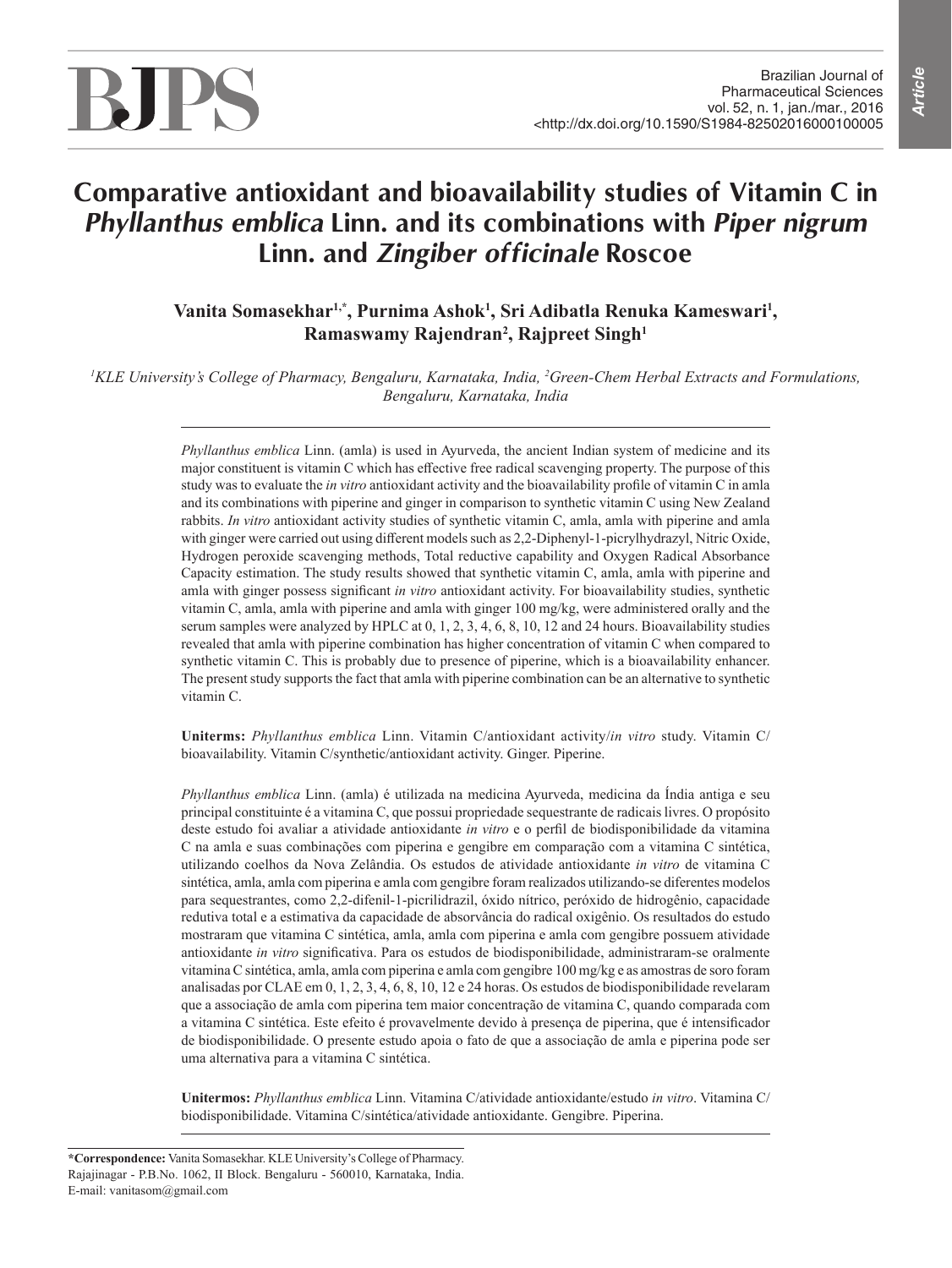Cell damage caused by free radicals is a major contributor to ageing and to degenerative diseases such as cancer, cardiovascular disease, cataracts, immune system decline and brain dysfunction (Percival, 1998).

One line of defense against free radical damage is the presence of antioxidants. Antioxidant means "against oxidation". An antioxidant is a molecule stable enough to donate an electron to a rampaging free radical and neutralize it, thus reducing its capacity to damage. Some such antioxidants, including glutathione, ubiquinol and uric acid are produced during normal metabolism in the body, other lighter antioxidants are found in the diet and the best known are vitamin E, vitamin C and the carotenoids.

Vitamin C (ascorbic acid) is a water soluble organic compound involved in many biological processes (Gazdik *et al*., 2008). It is one of the most ubiquitous vitamins ever discovered and plays a paramount role as an antioxidant and a free radical scavenger, able to moderate the oxidative stress effects of various diseases (Karslen *et al*., 2005). It has been found in fruits and vegetables like citrus fruits, pepper, cabbage, spinach, strawberries, tomatoes, turnip and other leafy vegetables. The estimated average requirement and recommended dietary allowance of ascorbic acid are 100 mg and 120 mg per day respectively.

Ascorbic acid helps in the metabolism of cholesterol, contributes to the synthesis of the amino acid, protects the DNA of cell from damage and acts as a potential scavenger of free radicals.

*Phyllanthus emblica* Linn. (amla) has been used in Ayurveda and its major constituent is vitamin C which has effective free radical scavenging property (Khopde *et al*., 2001). The petroleum extract of *Piper nigrum* Linn. (P) (Black pepper) has been reported to have antioxidant activity (Singh *et al*., 2008). *Zingiber officinale* Roscoe(G) (Ginger) has high content of antioxidants which makes it a free radical scavenger (Kikuzaki, Nakatani, 1993; Kikuzaki *et al.*, 1994). Hence, the present study was carried out to evaluate the *in vitro* antioxidant activity of amla and its combinations with piperine and ginger when compared with synthetic vitamin C.

Many analytical techniques including sensors and biosensors have been suggested for detection of ascorbic acid in varied types of samples. HPLC combined with UV-visible detector is the most common method for identification of antioxidant vitamins in biological fluids (Zhao *et al*., 2004). The accepted gold standard method of measuring vitamin C in serum or plasma is high

performance liquid chromatography (HPLC) (Emadi-Konjin *et al*., 2005).

Since there are no reports on the bioavailability studies of the combinations of amla with piperine and ginger, this study proposes to investigate the same in rabbits.

# **MATERIAL AND METHODS**

#### **Material**

Phosphoric acid (HPLC grade) was obtained from Spectrochem Pvt. Ltd., Mumbai. Methanol (HPLC grade) and HPLC water were obtained from Central Drug House Ltd., Gujarat. Monobasic potassium phosphate (Sd finechem Limited, Mumbai) and perchloric acid (Merck specialities. Pvt. Ltd., Mumbai) were used in the study. 2,2-Diphenyl-1-picrylhydrazyl (DPPH), fluorescein, 2,2'-azobis(2-amidino-propane) dihydrochloride (AAPH) and trolox were obtained from Sigma-Aldrich Inc., USA. Potassium ferricyanide, trichloroacetic acid, ferric chloride, sodium nitroprusside, sulphanilamide, *N*-(1-naphthyl) ethylene diamine dihydrochloride, potassium dihydrogen phosphate, sodium hydroxide, sodium chloride, sodium dihydrogen phosphate and disodium hydrogen phosphate were obtained from Sd fine-chem Limited, Mumbai, India. O–phosphoric acid was obtained from Ranbaxy Fine Chemicals Limited, Mumbai. Hydrogen peroxide was obtained from V.L. Products, Mumbai.

Amla (A), piperine (P) and ginger (G) were dry aqueous, alcoholic and hydroalcoholic extracts respectively. All samples including synthetic vitamin C were obtained as gift samples from M/s Green Chem Herbal Extracts and Formulations, Domlur, Bengaluru. Amla with piperine  $(A+P)$  was a mixture of amla (99.8 g) and piperine  $(0.2 g)$ . Amla with ginger  $(A+G)$  was a mixture of amla (95.5 g) and ginger (4.5 g).

# **Animals**

New Zealand rabbits of either sex with a body weight of approximately 2 kg were procured from registered breeder M/s Shri Venkateshwara Enterprises, Bengaluru. Animals were housed in animal house facility of KLE University's College of Pharmacy, Bengaluru. All the animals were housed according to CPSCEA guidelines under standard animal house conditions. All the animals were maintained in hygienic conditions with food and water *ad libitum*. All animals were acclimatized to laboratory condition for a week before commencement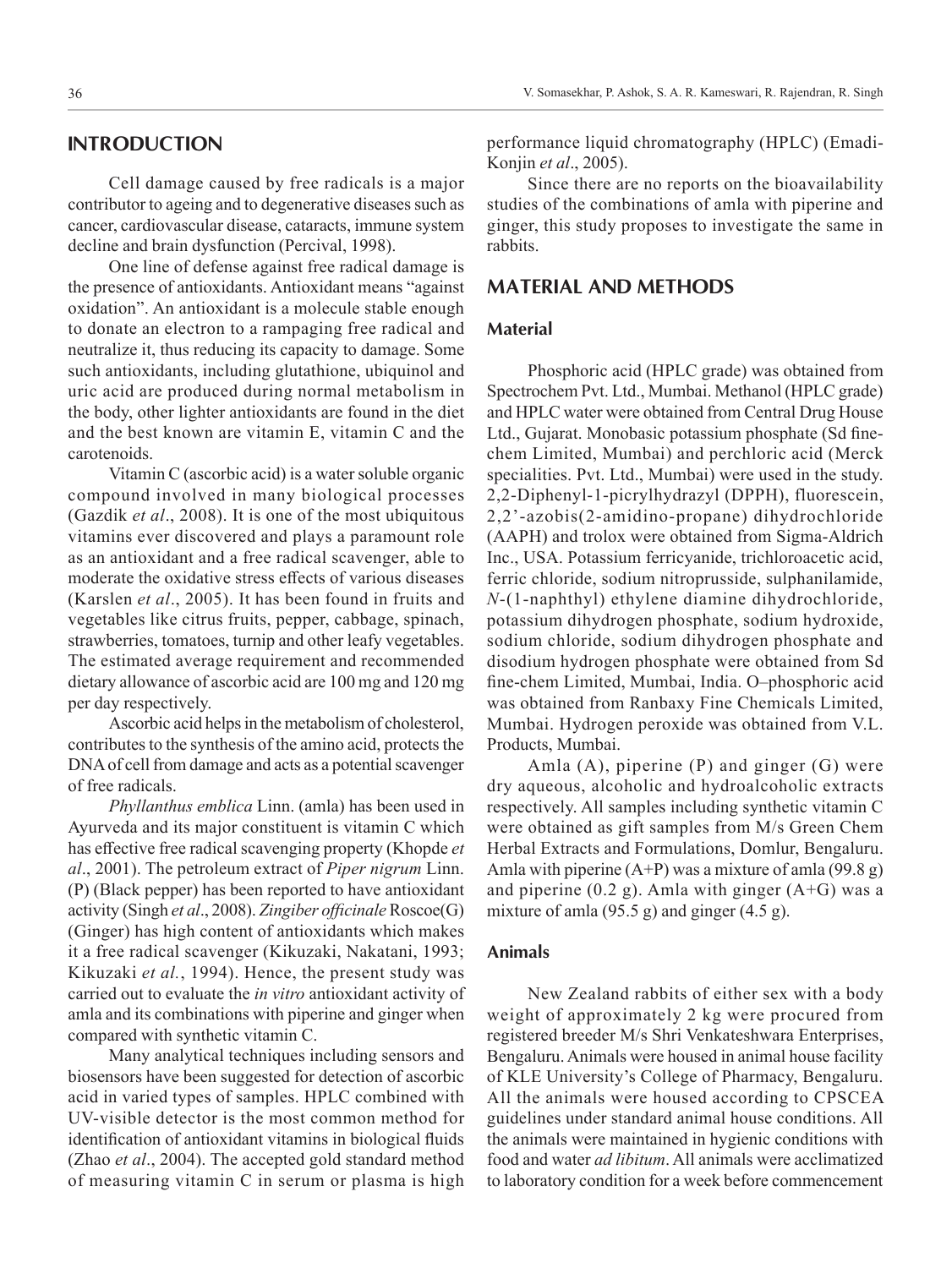of experiment. The study was approved by Institutional Animal Ethics Committee (Reg. No.626/02/a/CPCSEA).

# *In vitro* **studies of antioxidant activity**

# *DPPH (2,2-Diphenyl-1-picrylhydrazyl) free radical scavenging activity*

The free radical scavenging activity can be measured using 2,2-diphenyl-1-picrylhydrazyl by the method of McCune and Johns (McCune, Johns, 2002). 0.1 mM solution of DPPH in methanol was prepared, 1 mL of this solution was mixed with 1 mL of solution of test extract/ standard antioxidant and 1 mL of methanol at different concentrations in the range of 15-75 µg/mL. The mixture was incubated for 10 min in dark. After 10 min, absorbance of the mixture was measured at 517 nm using Ultraviolet-Visible Spectrophotometer (Shimadzu UV-1700 PC spectrophotometer).

The % scavenging activity was calculated using the following equation:

$$
\% SA = (A_0 - A_1 / A_0) \times 100
$$

where % SA= percentage scavenging activity,  $A_0$  = absorbance of control,  $A_1$  = absorbance of sample/ standard.

## *Scavenging of hydrogen peroxide*

The free radical scavenging activity was determined by using hydrogen peroxide (Ruch *et al*., 1989). Different concentrations of the extract and standard in the range 2-10 µg/mL were prepared in distilled water and 0.6 mL of hydrogen peroxide solution (40 mM) prepared in phosphate buffer (pH 7.4) was added to make a final volume of 4 mL. Absorbance of hydrogen peroxide at 230 nm was measured after 10 min against a blank solution containing phosphate buffer without hydrogen peroxide and the percentage scavenging activity was calculated.

# *Total reduction capability*

Total reduction capability was estimated using the method of Gulcin (Gulcin *et al*., 2005). Different concentrations of test/standard antioxidant (15-75 µg/mL) in 1 mL of distilled water was mixed with 2.5 mL phosphate buffer (0.2 M, pH 6.6) and 2.5 mL potassium ferricyanide (1%). The mixtures were incubated at 50°C for 20 min. 2.5 mL trichloroacetic acid (10 %) was added to the mixture and was centrifuged for 10 minutes at  $1000 \times g$ . 2.5 mL of upper layer was mixed with 2.5 mL distilled water and 0.5 mL ferric chloride (0.1%) and the absorbance was measured at 700 nm using UV‑Visible spectrophotometer (Shimadzu UV-1700). Higher absorbance of the reaction mixture indicates greater reducing power.

### *Nitric oxide scavenging activity*

Nitric oxide scavenging activity was determined according to Sumanont *et al*. (2004). Nitric oxide radicals were generated from sodium nitroprusside solution in phosphate buffer saline (PBS) at physiological pH (7.4). Sodium nitroprusside solution (100 mM, 0.2 mL), with 1 mL of test/standard antioxidant solution and 1.8 mL of PBS was mixed in different concentrations (2-10  $\mu$ g/mL). The mixture was incubated at 25°C for 180 minutes. 1 mL of incubated solution was mixed with 1 mL of Griess reagent (Equal portions of 1% sulphanilamide and 0.1% N-(1-Naphthyl) ethylene diamine dihydrochloride in 2%  $H_3PO_4$ ). Absorbance was measured at 540 nm using UV visible spectrophotometer (Shimadzu UV-1700) and the percentage inhibition was calculated.

#### *Oxygen Radical Absorbance Capacity assay*

The Oxygen Radical Absorption Capacity (ORAC) assay is a method which measures the loss of fluorescein fluorescence over time due to peroxyl-radical formation by the breakdown of AAPH (2,2'-azobis-2-methylpropanimidamide dihydrochloride). Trolox [6-hydroxy-2,5,7,8-tetramethylchroman-2-carboxylic acid], a water soluble vitamin E analog serves as a positive control inhibiting fluorescein decay in a dose dependent manner (DeLang, Glazer, 1989; Cao *et al*., 1993).

# **Bioavailability studies**

# *Experimental design and treatment*

All the extracts were suspended in water and administered orally to overnight fasted animals in the dose of 100 mg/kg body weight, selected on the basis of acute toxicity studies (OECD guidelines). Bioavailability studies were carried out in 16 rabbits, divided into four groups. Group 1: ascorbic acid, Group 2: amla, Group 3: amla and piperine, Group 4: amla and ginger.

#### *Instrumentation*

The HPLC instrument used consisted of Merck Hitachi LaChrom chromatographic system equipped with Hitachi pump L-7110, Rheodyne universal injector 7725 and L-7400 Hitachi UV-visible detector. The chromatographic studies were performed using Thermo scientific ODS hypersil 5  $\mu$ m, 250 × 4.6 mm i.d. column, at ambient temperature. The mobile phase consisted of 30 mM monobasic potassium phosphate (pH 3.6) and methanol in the ratio  $82.5:17.5$  (v/v) and the flow rate was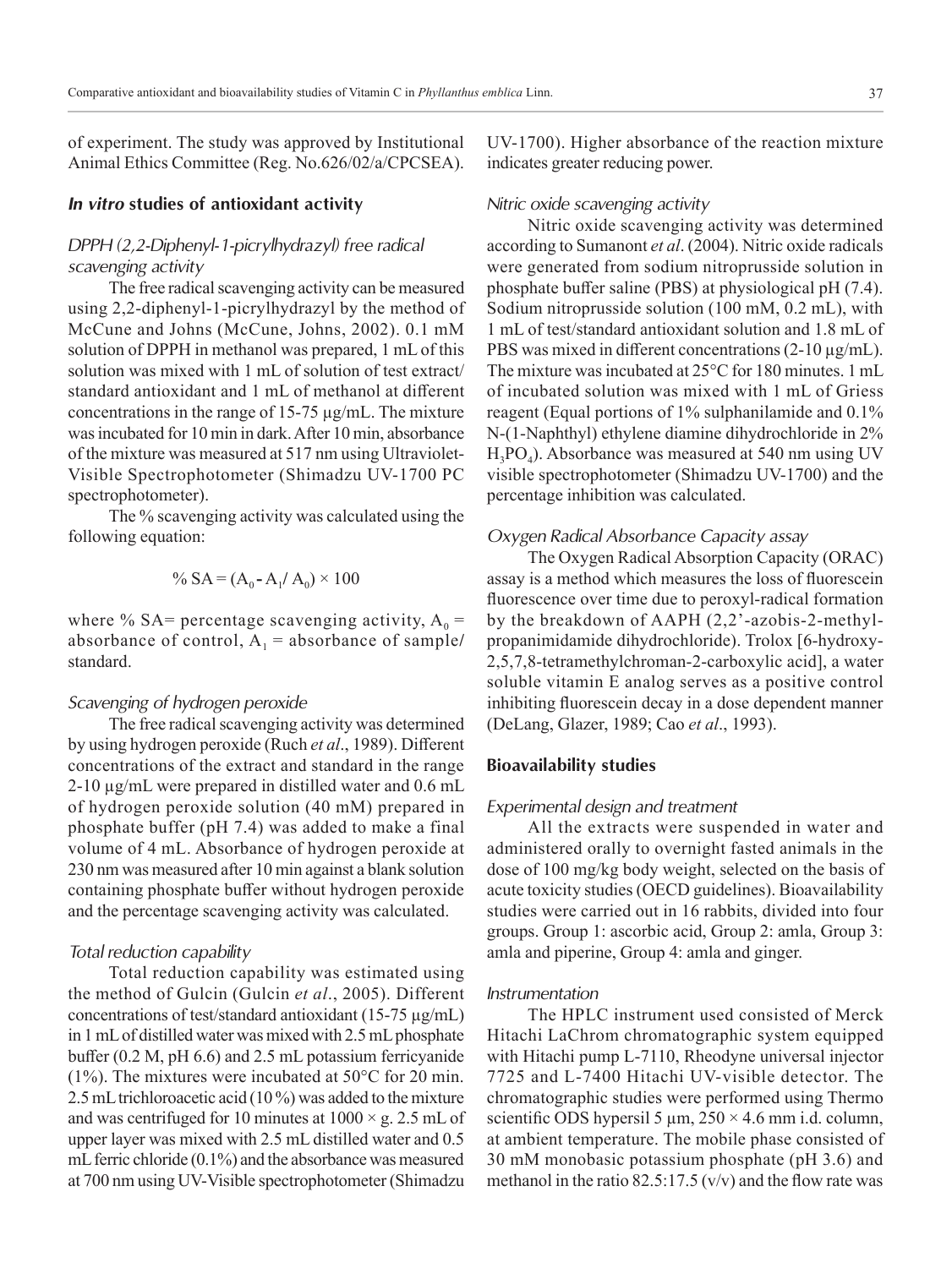1 mL/min. Chromatograms were recorded at 250 nm and the injection volume was 20 µL.

# *Sample collection*

The bioavailability studies were done by drawing blood samples without the addition of anticoagulant from rabbit's marginal ear vein at 0, 1, 2, 3, 4, 6, 8, 10, 12, 24 h. Serum was separated by centrifugation at 8500 rpm for 10 min and estimation of vitamin C was done by using HPLC (Ghosh *et al*., 2009). Perchloric acid (25 mL of 0.1 M) and 55 mL of distilled water were added to a 20 mL aliquot portion of serum. Addition of acid was needed to maintain the stability of ascorbic acid (Karatepe, 2004).

# *Standard solution preparation*

The stock solution of SVC was  $100 \mu g/mL$  in mobile phase and all dilutions subsequently were made in mobile phase. The serum was spiked with standard solution of vitamin C to confirm the peak (Scartezzini *et al*., 2006).

# *Calibration curves*

Standard solutions of SVC in the concentration range 0.5-25 µg/mL were prepared and injected into the HPLC system. The analyte peak area values were plotted against the corresponding concentrations of the analyte and the calibration curve was constructed by means of the least square method.

#### *Sample analysis*

An aliquot of the sample was injected into the HPLC system in triplicate. The area of SVC peaks obtained after injecting the extract into the HPLC was interpolated on the calibration curve.

#### *Statistical analysis*

Data were expressed as mean  $\pm$  SEM. Statistical differences between means were determined by One-way ANOVA followed by Dunnett's post hoc test. Values of p < 0.05 were considered as significant.

# **RESULTS**

# *In vitro* **antioxidant activity studies**

#### *DPPH radical scavenging activity*

All the test compounds (SVC, A, A+P, A+G) produced DPPH scavenging activity in the concentration range of 15-75 µg/mL and it was found to increase with increase in concentration (Figure 1). The scavenging effect was found to be decreasing in the order of SVC >  $A+G > A > A+P$  at the concentration of 75 µg/mL. There

was significant free radical scavenging produced by A  $(p < 0.05)$ , A+P ( $p < 0.001$ ), A+G ( $p < 0.05$ ) combinations compared to SVC. The  $IC_{50}$  values of SVC, A, A+P, A+G were found to be  $38.14 \pm 0.01$ ,  $38.30 \pm 0.03$ ,  $38.44 \pm 0.04$ and  $38.29 \pm 0.01$  respectively (Table I).



All values are Mean  $\pm$  SEM (n=3)

**FIGURE 1 -** Free radical scavenging activity of different concentrations of SVC, A, A+P, A+G by DPPH method.

# *Hydrogen Peroxide scavenging activity*

The hydrogen peroxide scavenging activity of all samples and standard are summarized in Figure 2. The activity was found to decrease in order of A+P > A > SVC  $> A + G$  at a concentration of 2 μg/mL. A+P combination produced maximum scavenging of hydrogen peroxide when compared to SVC. The  $IC_{50}$  values of SVC, A, A+P, A+G were found to be  $1.16 \pm 0.01$ ,  $1.15 \pm 0.01$ ,  $1.13 \pm 0.01$ 0.001 and  $1.17 \pm 0.01$  respectively (Table I).

#### *Total reduction capability*

It was found that the total reduction capability increased with increase in concentration from 15-75 µg/mL for all samples tested but none of the samples showed significant scavenging activity in this method.

# *Nitric Oxide scavenging activity*

Effect of nitric oxide scavenging activity was found to decrease in the order  $SVC > A+G > A+P > A$ at a concentration of 10 μg/mL. Capability to scavenge nitric oxide was found to be concentration dependant at all concentrations from 2-10 µg/mL. Maximum inhibition was produced at concentration 10 µg/mL and the results are summarized in Figure 3. There was a significant scavenging activity produced by A and A+P when compared to SVC ( $p < 0.001$ ) and the IC<sub>50</sub> values for SVC, A, A+P, A+G were found to be  $6.35 \pm 0.08$ ,  $7.24 \pm 0.36$ ,  $6.76 \pm 0.25$  and  $6.49 \pm 0.42$ , respectively, as shown in Table I.

Determination of antioxidant capacity of samples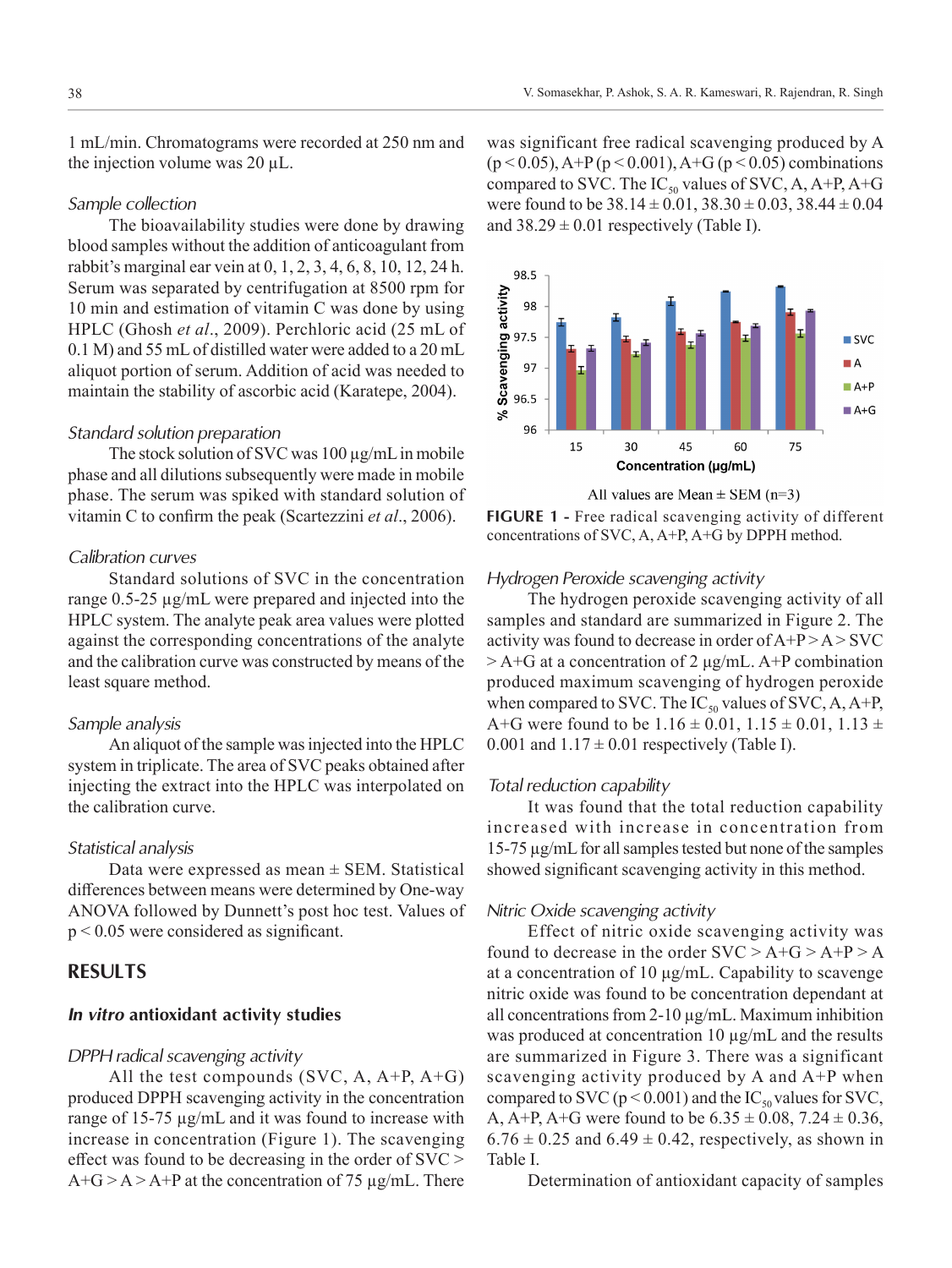| $IC_{50}$ values $\pm$ SEM (µg/mL) for free radical scavenging activity |                   |                  |                 |  |  |  |
|-------------------------------------------------------------------------|-------------------|------------------|-----------------|--|--|--|
| Test/standard group                                                     | Hydrogen peroxide | <b>DPPH</b>      | Nitric oxide    |  |  |  |
| <b>SVC</b>                                                              | $1.16 \pm 0.01$   | $38.14 \pm 0.01$ | $6.35 \pm 0.08$ |  |  |  |
| A                                                                       | $1.15 \pm 0.01$   | $38.30 \pm 0.03$ | $7.24 \pm 0.36$ |  |  |  |
| $A+P$                                                                   | $1.13 \pm 0.001$  | $38.44 \pm 0.04$ | $6.76 \pm 0.25$ |  |  |  |
| $A + G$                                                                 | $1.17 \pm 0.01$   | $38.29 \pm 0.01$ | $6.49 \pm 0.42$ |  |  |  |

**TABLE I -** IC<sub>50</sub> values of SVC, A, A+P, A+G in hydrogen peroxide, DPPH and nitric oxide. All values are Mean  $\pm$  SEM (n=3)



All values are Mean  $\pm$  SEM (n=3)

**FIGURE 2 -** Hydrogen peroxide scavenging activity.



All values are Mean  $\pm$  SEM (n=3)

**FIGURE 3 -** Free radical scavenging activity of different concentrations of SVC, A, A+P, A+G by nitric oxide radical scavenging method.

by Oxygen Radical Absorbance Capacity (ORAC) assay The antioxidant capacity of these compounds was as follows:  $A+P > A > SVC > A+G$ .

**TABLE II -** Antioxidant capacity of SVC, A, A+P and A+G by

ORAC Assay

| Sl. No | <b>Sample Name</b> | ORAC value $(TE/g)$ |
|--------|--------------------|---------------------|
|        | <b>SVC</b>         | 2465                |
|        |                    | 2651                |
|        | $A+P$              | 3150                |
|        | $A + G$            | 1875                |

#### **Bioavailability studies**

A good linearity was found from 0.5 to 25 μg/mL of SVC and the linear regression equation was  $y = 25155x$  $-15522$  (r= 0.9975), where y is the peak area and x is the concentration of Vitamin C expressed as μg/mL (Figure 4). The HPLC method was validated and data shown in Table III.



**FIGURE 4 -** Calibration curve of Vitamin C.

The presence of vitamin C was detected at 3.31 min. Comparisons were made between the standard and sample chromatograms. Larger area indicates larger amount of vitamin C. Little interferences were detected in the chromatogram due to contaminants. By comparing the AUC, higher bioavailability was observed for A+P, followed by A, SVC and A+G (Table IV).

# **DISCUSSION**

The amla fruit contains more than 80% water. It also has protein, carbohydrate, fibre, minerals and vitamins. It also contains gallic acid which is a potent polyphenol. Amla restores the vitality and rejuvenates all bodily systems. It is a rich source of vitamin C and has been used as a powerful antioxidant agent which also boosts immunity.

Vitamin C is important for human beings as it is necessary for the synthesis of intercellular cement "collagen".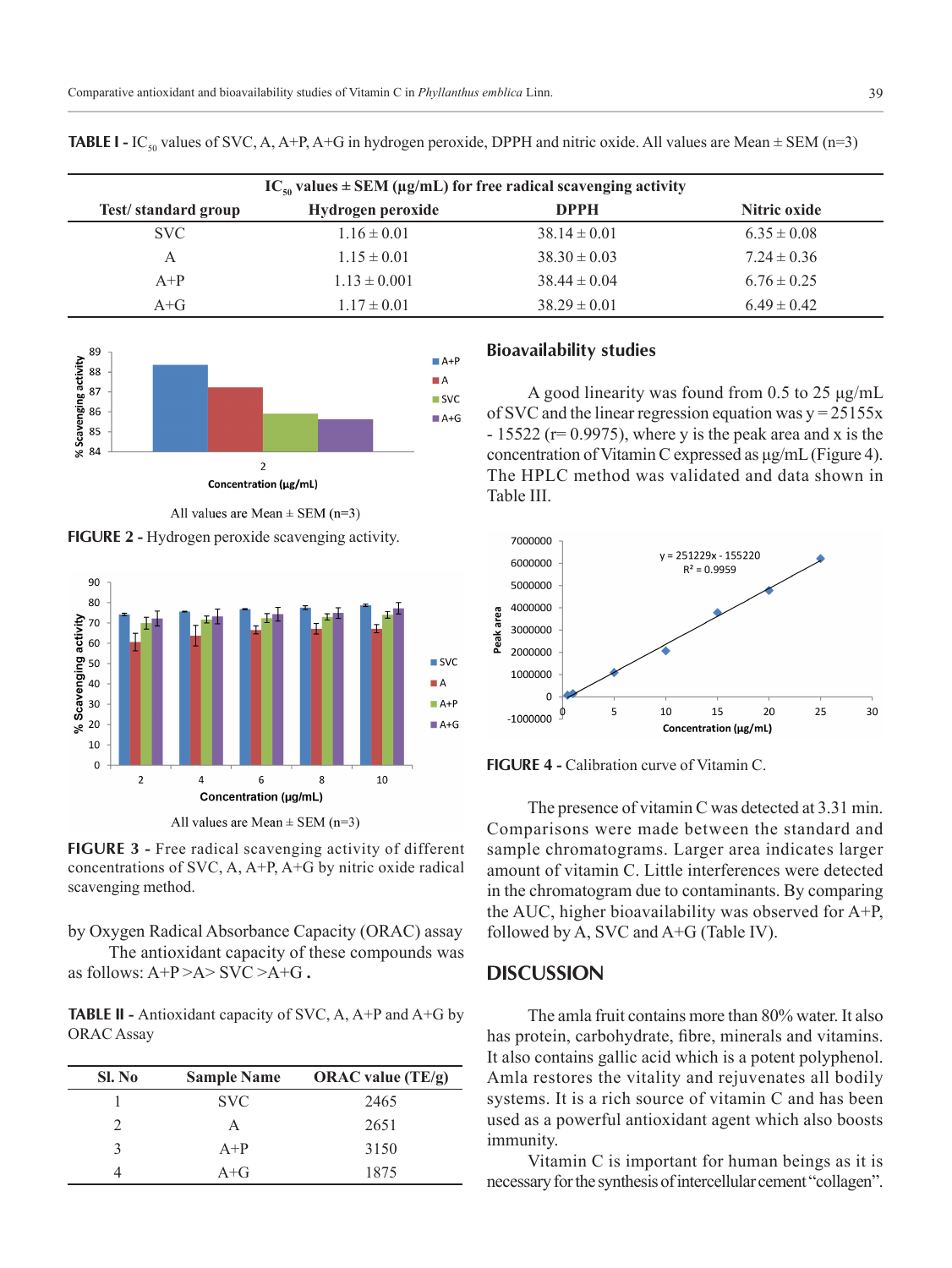| <b>Parameter</b>                                                   | Vitamin C              |      |      |  |
|--------------------------------------------------------------------|------------------------|------|------|--|
| Linearity range                                                    | $0.5$ to 25 $\mu$ g/mL |      |      |  |
| Regression equation                                                | $y = 25155x - 15522$   |      |      |  |
| Correlation coefficient (r)                                        | 0.9975                 |      |      |  |
| <b>Analyte Concentration (µg/mL)</b>                               | 5                      | 15   | 25   |  |
| Repeatability (R.S.D%) <sup>a</sup> (Intra-day precision)          | 1.89                   | 0.78 | 1.01 |  |
| Intermediate precision (R.S.D%) <sup>a</sup> (Inter-day precision) | 1.96                   | 0.97 | 1.13 |  |
| Limit of Detection (LOD)                                           | $0.03\mu g/mL$         |      |      |  |
| Limit of Quantification (LOQ)                                      | $0.1\mu$ g/mL          |      |      |  |
| $a_n = 3$                                                          |                        |      |      |  |

**TABLE III -** Analytical parameters of the HPLC procedure for Vitamin C quantitation

**TABLE IV** - Results of Bioavailability studies

| Pharmacokinetic parameter  | <b>SVC</b> |         | $A+P$   | A+G    |
|----------------------------|------------|---------|---------|--------|
| <b>AUC</b>                 | 131.8      | 1218    | 2630    | 79.09  |
| $t_{\text{max}}(h)$        | 10         |         | 10      |        |
| $C_{\text{max}}(\mu g/mL)$ | 79.794     | 226.989 | 465.880 | 48.537 |



**FIGURE 5 -** Concentration of vitamin C vs Time plot in SVC, A, A+P, A+G.

Collagen is responsible for keeping the cells of the body together. Hence, vitamin C helps to preserve the normal immune function and promotes rejuvenation of cells.

Recent reports indicate that increased dietary intake of antioxidant-rich foods decreases the incidence of human diseases. However, synthetic antioxidants, such as butylated hydroxytoluene (BHT) and butylated hydroxyanisole (BHA) that have been widely used as antioxidants in the food industry may be responsible for liver damage and carcinogenesis. For this reason, the use of natural antioxidants with lesser side effects, are preferred. This work focuses on the antioxidant activity of selected natural product, amla, alone and in combination with piperine and ginger, compared with synthetic vitamin C for their beneficial antioxidant potential. Chemical investigations have indicated that amla is rich in tannins, alkaloids, phenolic compounds, aminoacids,

carbohydrates, vitamin C, quercetin and chebulagic acid (Khan, 2009). *Piper nigrum* is called the king of spices and is one of the oldest spices which contains volatile oil, crystalline alkaloids, piperine, piperidine, piperitine, piperolein A, piperolein B and resins (Manoj *et al*., 2004). The reported chemical constituents of *Zingiber officinale* are cineole, geraniol, citralgingerols, vitamins like thiamine and vitamin C (Kalpagam *et al*., 2003).

Hydrogen peroxide initiates lipid peroxidation weakly. However, it is able to produce active oxygen species by generating highly reactive hydroxyl radical through the Fenton reaction (Powers, Jackson, 2008). All the test samples  $(SVC, A, A+P, A+G)$  were significantly different in terms of antioxidant potency. A+P showed the highest scavenging activity which may be due to the terpenoids which are powerful compounds with enormous ability to mop up cell or damage free radicals followed by A, SVC and A+G.

The DPPH radical is a lipophilic and relatively stable nitrogen centred free radical that can accept an electron to become a stable diamagnetic molecule (Yoganandam *et al*., 2010; Bharathi *et al.*, 2010). The effect of antioxidants on DPPH radical scavenging is due to their hydrogen donating ability where DPPH radical serves as the oxidizing substrate which can be reduced by an antioxidant compound to its hydrazine derivative. From the results it is evident that the test compounds are acting as hydrogen donors and A+G combination possesses highest DPPH radical scavenging activity when compared to other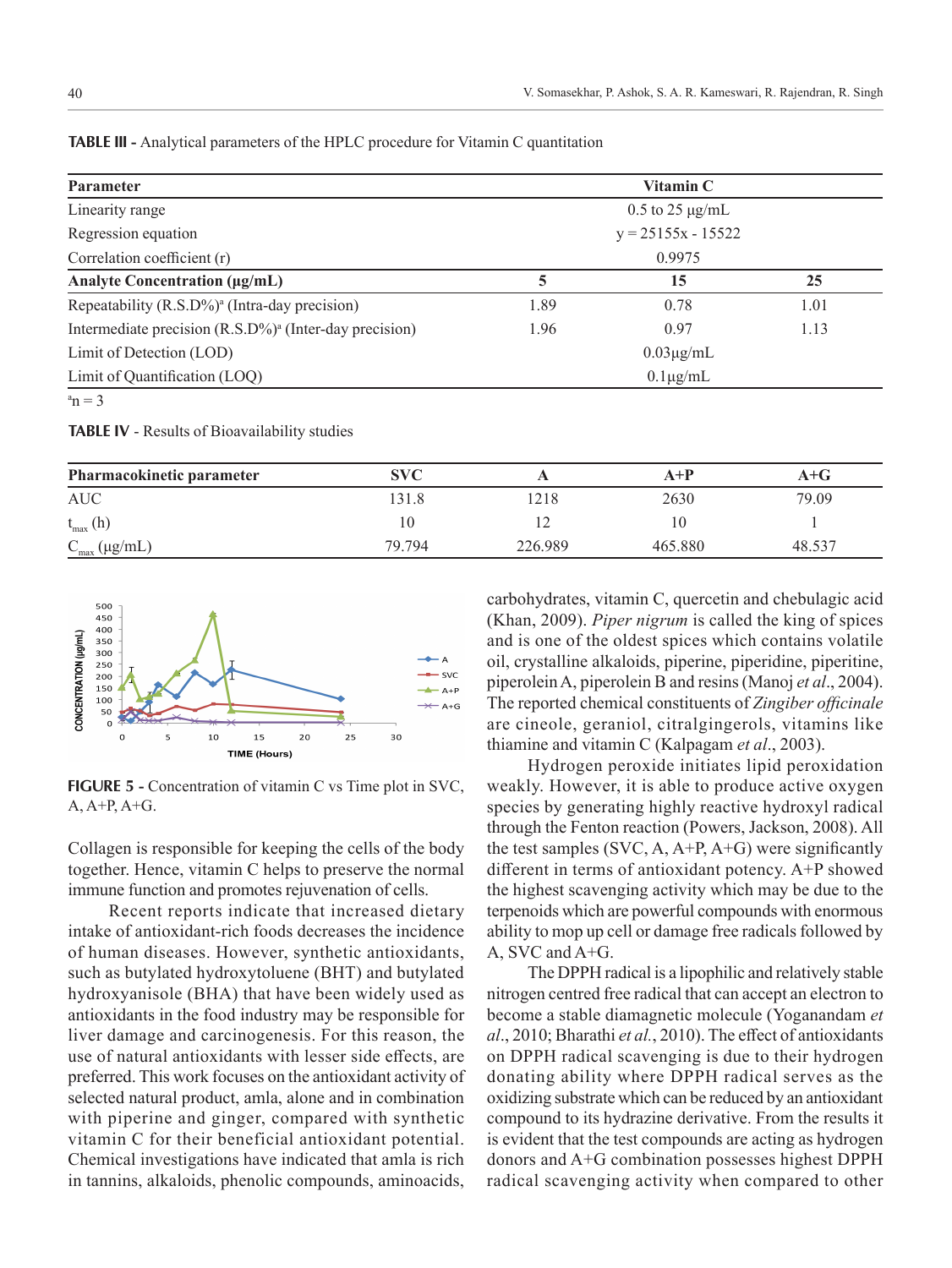samples which may be due to the presence of gingerol in ginger, one of the polyphenols and vitamin C in amla as its active principle (Kishk, Sheshetawy, 2010).

Oxygen reacts with the excess NO to generate free radicals, nitrite and peroxy nitrite anions (Marcocci *et al*., 1994) and quenching of these free radicals measures the antioxidant potential of a test compound. As A+G combination showed radical scavenging activity which was comparable with SVC, this combination can be an alternative to SVC.

The evaluation of reducing capability is based on the principle that, increase in the absorbance of the reaction mixture by the sample/standard increases the reductive capability (Koksal *et al*., 2011). Owing to their reducing capabilities, antioxidant compounds cause the reduction of ferric (Fe<sup>3+</sup>) form to the ferrous (Fe<sup>2+</sup>) form. Prussian blue colored complex is formed by adding  $FeCl<sub>3</sub>$  to the ferrous ( $Fe^{2+}$ ) form. All the test compounds under study were found to increase the absorbance in a concentration dependent manner, but none were found to have significant reducing capability.

The ORAC assay has become a valuable and popular method to determine the potential antioxidant activities of various compounds and biological samples because it measures the scavenging capacity against peroxyl radicals which are one of the most common reactive oxygen species in the body. This method is superior to other methods for two reasons. First, the ORAC assay system uses an area-under-curve (AUC) technique thereby combining into a single quantity both inhibition time and inhibition degree of free radical action by an antioxidant. Second, different free radical generators or oxidants can be used in the ORAC assay (Cao *et al*., 1997).

ORAC is a fluorescence method using AAPH which produces peroxyl radicals by undergoing spontaneous decomposition. This method is more sensitive than the spectrophotometric assay as it requires a much lower final standard concentration than the spectrophotometric assay (Cao, Prior, 1998).

Our aim was to compare SVC with A and its combinations for their antioxidant potential and we found that A+P combination showed highest ORAC value followed by A, SVC and last was A+G. This may be due to *in vitro* antioxidant activity of piperine (Mittal, Gupta, 2000).

Since, the second objective of our study was to evaluate plasma concentration of vitamin C in different combinations of amla, it was necessary to estimate the antioxidant potential of all compounds under study like SVC, A, A+P and A+G. As the *in vitro* antioxidant studies revealed that A+P combination showed maximum antioxidant potential, it was desirable to confirm the same by *in vivo* studies with HPLC estimation of serum samples for vitamin C in rabbits.

Numerous assays for ascorbic acid have been employed and they can be divided into three categories - enzymatic, spectrophotometric and chromatographic assays. Enzymatic and spectrophotometric assays are often influenced by interferences leading to overestimation of ascorbic acid in biological samples, and the necessity of modern high performance liquid chromatographic (HPLC) methods for the determination of vitamin C in biological samples have been established (Mittal, Gupta, 2000).

Vitamin C is highly sensitive to factors such as light, heat and pH. A slight change in the mobile phase, solvents and temperature during detection can give false result that would lead to change in retention time. Further the differences in solvent refractive index cause an unstable chromatographic baseline. Selected solvents such as methanol and monobasic potassium phosphate were used as they were found to give best results for the estimation of vitamin C (Hanachi, Golkho, 2009).

In the present study, HPLC estimation of vitamin C revealed that A+P combination has the maximum bioavailability compared to other samples tested (Fig. 5, Table IV). This could be due to the presence of piperine which is used as a bioavailability enhancer and contributing for the increased vitamin C concentration shown by the combination A+P (Gohil, Mehta, 2009). Since piperine enhances the bioavailability of vitamin C present in amla, when used in combination, this combination may be suggested as the best source of vitamin C supplement.

To conclude, antioxidant potential of A+P combination was confirmed to be the best when compared to amla alone and SVC as revealed by *in vivo* studies in rabbits.

# **CONCLUSION**

When compared with the other combinations tested, the A+P combination exhibited the highest concentration of vitamin C both *in vivo* and *in vitro*. This may be due to presence of piperine in pepper which enhances the bioavailability of vitamin C from amla and can be an alternative to synthetic vitamin C.

# **ACKNOWLEDGEMENTS**

The authors would like to thank the Principal, KLE University's College of Pharmacy, Bengaluru for providing the necessary facilities to carry out the study.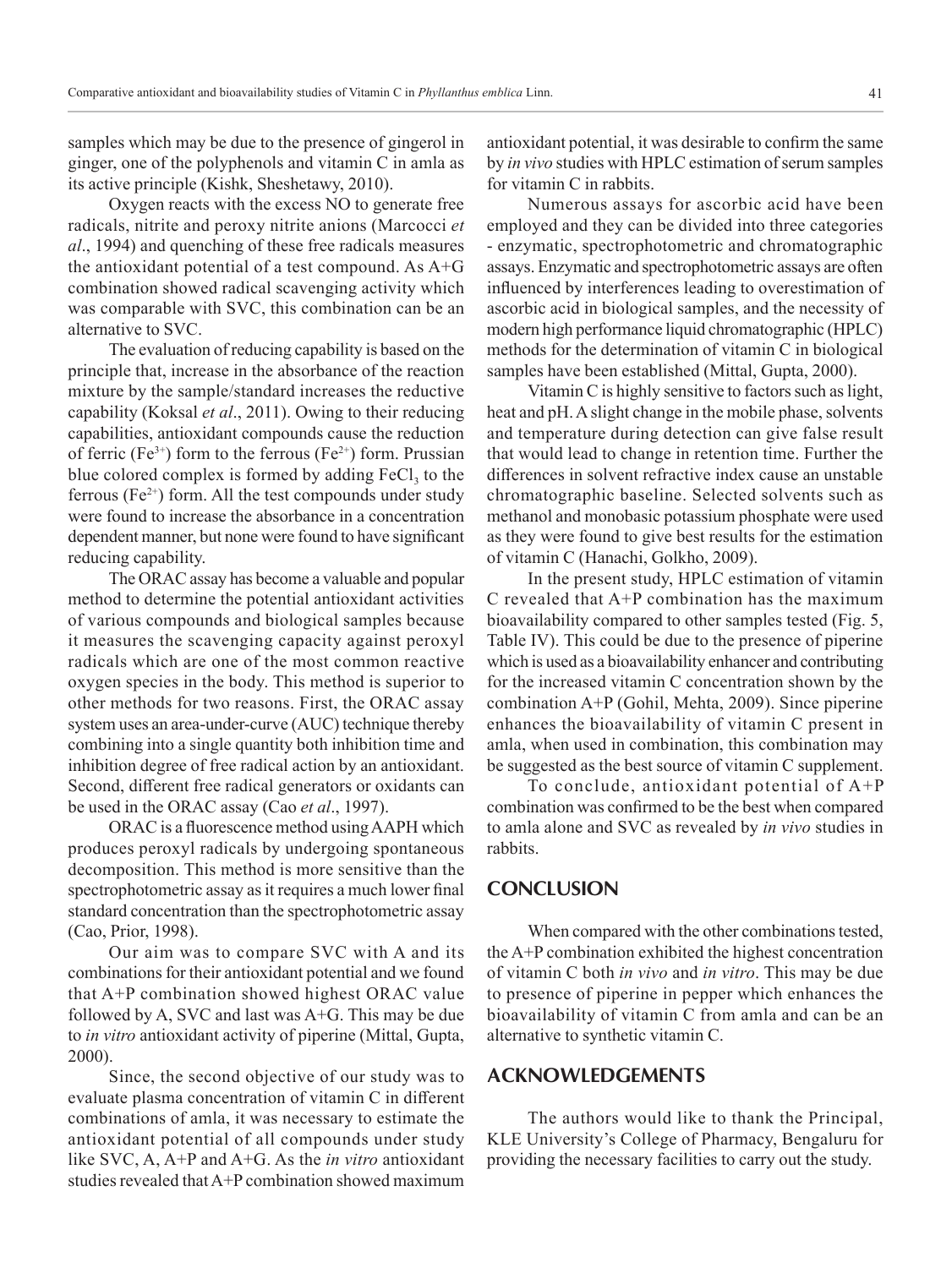# **REFERENCES**

- BHARATHI, R.V.; VENI, B.K.; JAYASHREE; SUSEELA, L.; THIRUMAL, M. Antioxidant and wound healing studies on different extracts of *Stereospermum colais* leaf. *Int. J. Res. Pharm. Sci.*, v.1, n.4, p.435-439, 2010.
- CAO, G.; ALESSIO, H.; CUTLER, R.G. Oxygen-radical absorbency capacity assay for antioxidants. *Free Radical Biol. Med*., v.14, n.3, p.303-311, 1993.
- CAO, G.; PRIOR, R.L. Comparison of different analytical methods for assessing total antioxidant capacity of human serum. *Clin. Chem*., v.44, n.6, p.1309-1315, 1998.
- CAO, G.; SOFIC, E.; PRIOR, R.L. Antioxidant and prooxidant behavior of flavonoids: structure-activity relantionship. *Free Radical Biol. Med*., v.22, n.5, p.749-760, 1997.
- DELANG, R.; GLAZER, A. Phycoerythrin fluorescence-based assay for peroxy radicals, a screen for biologically relevant protective agents. *Anal. Biochem*., v.177, n.2, p.300-306, 1989.
- EMADI-KONJIN, P.; VERJEE, Z.; LEVIN, A.V.; ADELI, K. Measurement of intracellular vitamin C levels in human lymphocytes by reverse phase high performance chromatography (HPLC). *Clin. Biochem*., v.38, n.5, p.450- 456, 2005.
- GAZDIK, Z.; ZITKA, O.; PETRLOVA, J.; ADAM, V.; ZEHNALEK, J.; HOMA, A.; REZNICEK, V.; BEKLOVA, M.; KIZEK, R. Determination of vitamin C (ascorbic acid) using High Performance Liquid Chromatography coupled with electrochemical detection. *Sensors*, v.8, n.11, p.7097- 7112, 2008.
- GHOSH, B.; JAIN, A.; ASHOK, P.; PATEL, B.; TARAFDAR, K. Passive and iontophoretic permeation of glipizide gel: an *in vitro* and *in vivo* study. *Curr. Drug Delivery*, v.6, n.5, p.444-450, 2009.
- GOHIL, P.; MEHTA, A. Molecular targets of pepper as bioavailability enhancer. *Oriental Pharm. Exp. Med.*, v.9, n.4, p.269-276, 2009.
- GULCIN, I.; ALICI, H.A.; CESUR, M. Determination of *in vitro* antioxidant and radical scavenging activities of propofol. *Chem. Pharm. Bull*., v.53, n.3, p.281-285, 2005.
- HANACHI, P.; GOLKHO, S.H. Using HPLC to determination the composition and antioxidant activity of *Berberis vulgaris*. *Eur. J. Sci. Res*., v.29, n.1, p.47-54, 2009.
- KALPAGAM, P.; NIRMALA, K. Ginger: its role in xenobiotic metabolism. *ICMR Bull.*, v.33, n.6, p.57-63, 2003.
- KARATEPE, M. Simultaneous determination of ascorbic acid and free malondialdehyde in human serum by HPLC/UV. *LC-GC N. Am.*, v.22, n.4, p.362-365, 2004.
- KARSLEN, A.; BLOMHOFF, R.; GUNDERSEN, T.E. Highthroughput analysis of vitamin C in human plasma with the use of HPLC with monolithic column and UV-detection. *J. Chromatogr. B: Analyt. Technol. Biomed. Life Sci*., v.824, n.1/2, p.132-138, 2005.
- KHAN, K.H. Roles of *Emblica officinalis* in medicine: a review. *Bot. Res. Int*., v.2, n.4, p.218-228, 2009.
- KHOPDE, S.M.; PRIYADARSINI, K.I.; MOHAN, H.; GAWANDI, V.B.; SATAV, J.G.; YAKHMI, J.V.; BANAVALIKER, M.M.; BIYANI, M.K.; MITTAL, J.P. Characterizing the antioxidant activity of amla (*Phyllanthus emblica*) extract. *Curr. Sci*., v.81, n.2, p.185-190, 2001.
- KIKUZAKI, H.; KAWASAKI, Y.; NAKATANI, N. Structure of antioxidative compounds in ginger. In: HO, C.-T.; OSAWA, T.; HUANG, M.-T.; ROSEN, R.T., (Eds.). *Food phytochemicals for cancer prevention II*: teas, spices, and herbs. Washington: Americam Chemical Society, 1994. cap.24, p.237-243. (ACS symposium series, v.547).
- KIKUZAKI, H.; NAKATANI, N. Antioxidant effects of some ginger constituents. *J. Food Sci*., v.58, n.6, p.1407-1410, 1993.
- KISHK, Y.F.M.; SHESHETAWY, H.E. Optimization of ginger (*Zingiber officinalis*) phenolics extraction conditions and its antioxidant and radical scavenging activities using response surface methodology. *World J. Dairy Food Sci.*, v.5, n.2, p.188-196, 2010.
- KOKSAL, E.; BURSAL, E.; DIKICI, E.; TOZOGLU, F.; GULCIN, I. Antioxidant activity of *Melissa officinalis* leaves. *J. Med. Plants Res*., v.5, n.2, p.217-222, 2011.
- MANOJ, P.; SONIYA, E.V.; BANERJEE; RAVICHANDRAN, P. Recent studies on well-known spice *Piper longum* Linn. *Nat. Prod. Rad.*, v.3, n.4, p.222-227, 2004.